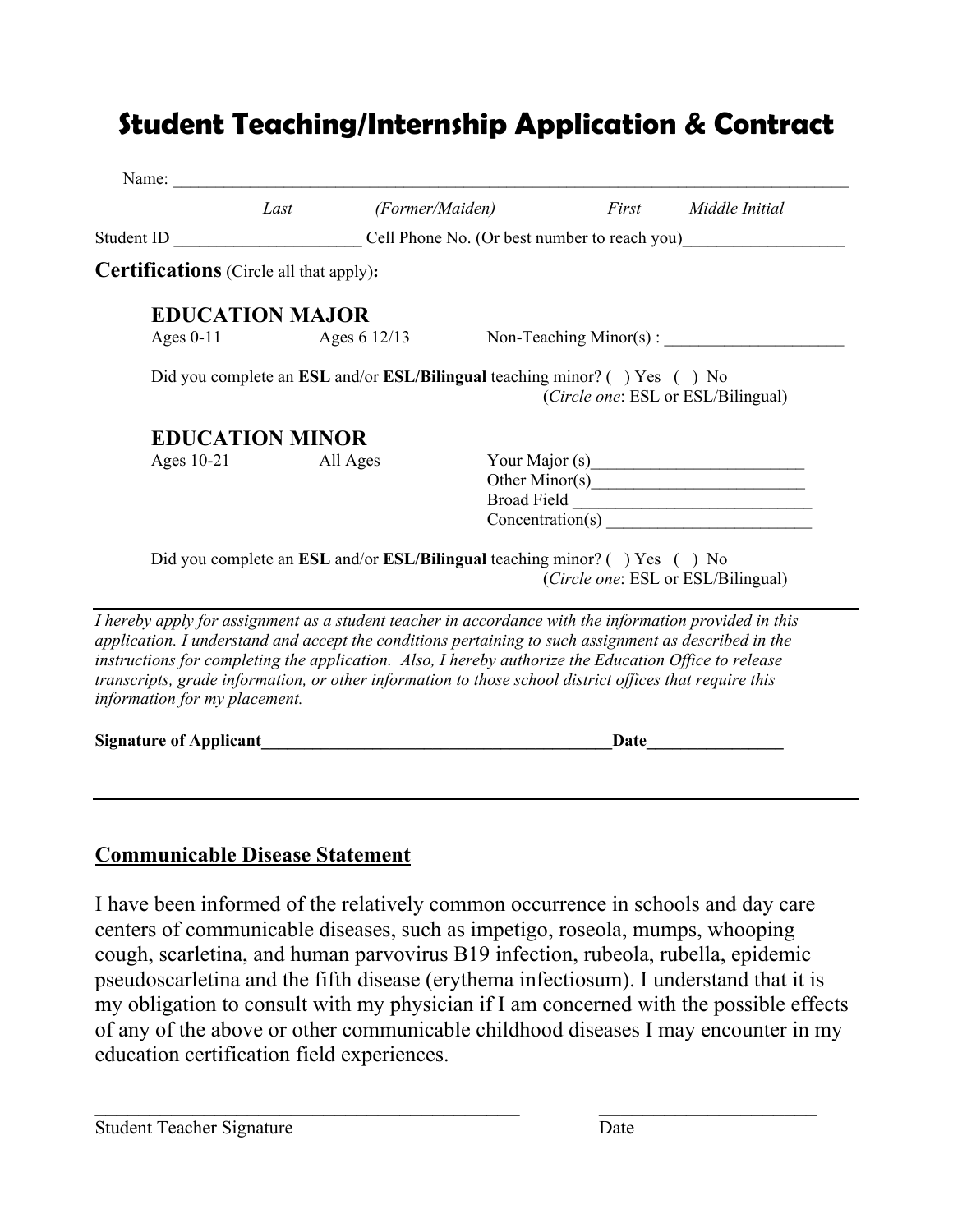## **Student Teaching Contract**

*University of Wisconsin Green Bay* Professional Program in Education

Student teaching or intern teaching is the culminating clinical experience of the preparation for a career as a professional educator. **Student teaching is an unpaid, 18-week clinical experience under the direction of a cooperating teacher**. Applications for student teaching are accepted one semester before the student teaching/interning semester.

To be eligible to student teach or intern,

- $\triangleright$  students must be admitted to the Professional Program in Education,
- $\triangleright$  students must have completed all of their required professional education courses and all course work in academic disciplines needed for their specific teacher certification program(s),
- $\triangleright$  students must have completed the required number of pre-student teaching clinical experience hours,
- $\triangleright$  students must have demonstrated competence in those clinical experiences by providing at least two written evaluations based upon observations by cooperating educators or university supervisors (field experience evaluations),
- $\triangleright$  students must have earned a composite GPA of at least 2.75, a 2.75 GPA in the major, and a 2.75 GPA in any certifiable minor,
- $\triangleright$  students must take and pass the Praxis II exam in all content areas of certification, or maintain a 3.0 GPA in licensable content courses
- $\triangleright$  students must complete all requirements of the licensure program for the major or minor (oral proficiency exam, immersion requirements, etc.)
- $\triangleright$  students must undergo a caregiver's background check as required by the school district.
- $\triangleright$  Education majors must have at least attempted the Foundations of Reading Assessment
- $\triangleright$  Students must have completed the entire edTPA preparation process

Student teacher placements are arranged consistent with policies, procedures and negotiated agreements mutually developed by personnel from participating schools and the University. When applying for student teaching or interning through the UW Green Bay Professional Program in Education, the student understands and accepts the following conditions:

- **The Professional Program in Education will determine where the student teaching placement can be arranged**.
- If a placement is outside of a 50-mile radius of UW-Green Bay, it will be the student's responsibility to pay \$750 towards the cost of travel expenses incurred by the University Supervisor.
- The student teaching/internship requirement includes meeting the requirements of EDUC 414 Final Seminar for Student Teaching and Internship.
- The student teaching/internship experience is a commitment to complete a full semester of student teaching according to the school district calendar as arranged by the Professional Program in Education.
- The student teaching or interning experience is a full-day, one-semester commitment (18) weeks) following the daily and weekly schedule and semester calendar of the cooperating school in which the student teacher or intern is placed.
- The student teacher/intern is not assigned to schools in which a fiancé, spouse, parent or other relative of the student teacher or intern is employed.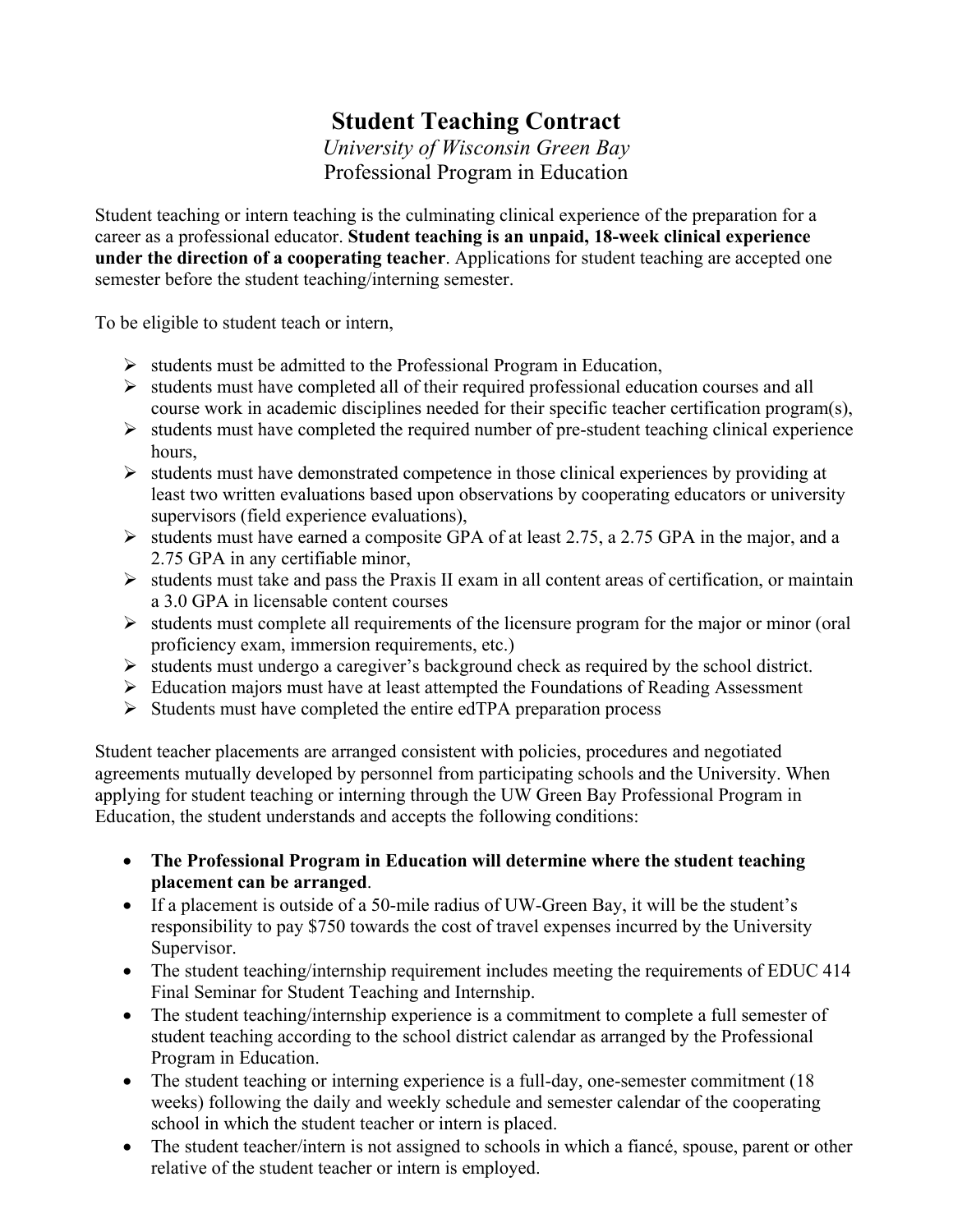- The student teacher/intern is not assigned to schools in which siblings or children of the student teacher or intern are enrolled.
- The student teacher or intern may not work during school hours of student teaching.
- The student teacher/intern may not change their placement once the school district has been contacted and has agreed to provide a placement for the student teacher/intern.
- The student teaching placement may be for two quarter terms or one full semester term depending on the preference of the school district and the cooperating teacher and the major/minor fields of certification.
- The placement will not be changed unless the change is requested by the cooperating teacher and/or the principal.
- The Student Teaching Coordinator (upon consultation with the appropriate parties) reserves the right to withdraw a student from the student teaching placement if the student is not meeting the program standards.
- The student teacher understands that local education agencies do NOT permit unlicensed student teachers to serve as substitute teachers at any time nor are licensed intern teachers permitted to assume responsibilities beyond the limits of an approved internship design.
- The student teacher understands that paid substitute teaching cannot be substituted for student teaching. If the student teacher is a licensed substitute teacher and wishes to terminate the student teaching experience to work as a substitute teacher, the student will be required to complete student teaching during the next term if the student wished to receive a teacher certification recommendation from the Professional Program in Education at UWGB.
- The student teacher understands that some school districts may require a current background check (within 30-90days of the beginning of the placement) to be completed prior to student teaching/interning. The cost of this background check is the responsibility of the student.
- Student teaching/interning requires the complete immersion of the pre-service teacher into the activities of the school and teacher. This involves any after school meetings, in-services, or other activities expected of a teacher. This may also include any nights or weekends as determined by the school district.
- The student teacher or intern is expected to participate in any professional development opportunities offered by the school district and/or for which release time is given to a teacher.
- The student teacher understands that choosing to leave a placement in progress will result in the termination of the entire semester of the student teaching placement and a grade of no credit for all 12 credits of EDUC 405.

 $\_$  , and the contribution of the contribution of  $\mathcal{L}_\mathcal{A}$  , and the contribution of  $\mathcal{L}_\mathcal{A}$  , and the contribution of  $\mathcal{L}_\mathcal{A}$ 

I have read this document and understand the conditions of completing the student teaching experience through the University of Wisconsin-Green Bay.

Printed Name Date Date Name Date Name Date Name Date Name Date Name Date Name Date Name Date Name Date Name Date Name Date Name On the U.S. Name On the U.S. Name On the U.S. Name On the U.S. Name On the U.S. Name On the U.

Signature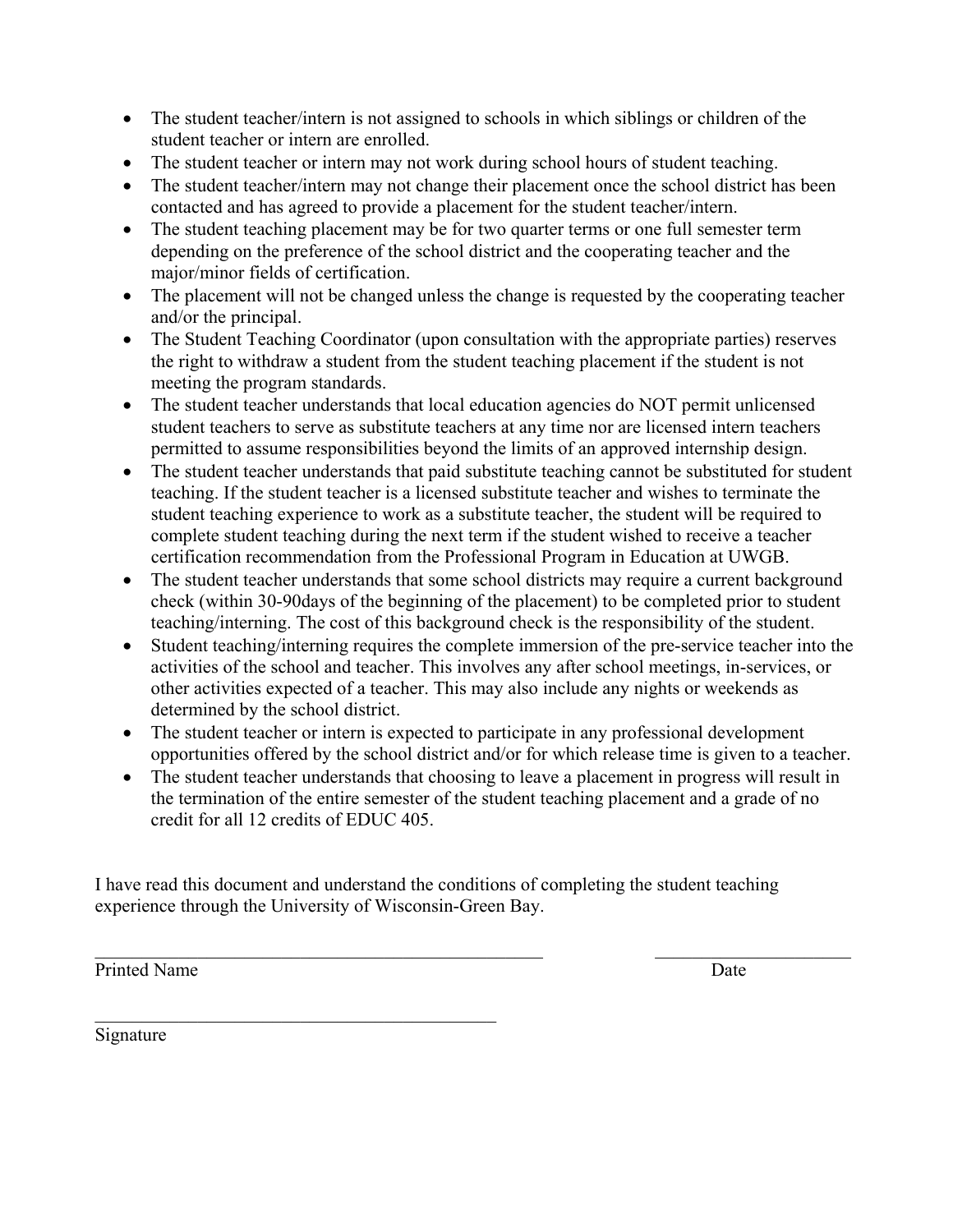## Student Teaching Background Check Update

In an effort to provide school districts with information concerning the students and student teachers entering their schools to fulfill field experience requirements and in sync with established practices for admission to education program throughout the State of Wisconsin, we are asking you to complete the following questionnaire. Falsification or omission of information relevant to these questions may constitute grounds for denying admission to student teaching or for termination of your student teaching experience until the situation can be investigated. This request is made to provide protection to the children of the school districts that provide sites for educational field experiences for UWGB students.

You may review your previous caregiver's background check report on your Castle Branch account at any time. You may provide any additional information concerning your answers that you feel necessary. In addition, at the request of the school district where the field experience will be obtained, the Education Department may request that a complete background check be done prior to placement at the school. You will be notified if this request has been made by the district. All background checks will be done at the expense of the student.

Thank you for your cooperation in providing a safe and protective environment for the children you work with.

| 1. | Have you had a caregiver's background check completed through Castle<br>Branch for the Professional Program in Education?                                                                                                                                              | $\Box$ Yes $\Box$ No |
|----|------------------------------------------------------------------------------------------------------------------------------------------------------------------------------------------------------------------------------------------------------------------------|----------------------|
|    | Have you had any break in enrollment at UWGB since your last<br>background check was completed? (For Example: took a semester<br>off, transferred to another institution and returned, etc.)                                                                           | $\Box$ Yes $\Box$ No |
| 2. | Have you resided outside of Wisconsin in the last three years? If yes, list<br>each state and/or country and the dates you lived there.                                                                                                                                | $\Box$ Yes $\Box$ No |
| 3. | Has a teaching licensure been denied to you or revoked from you in any state<br>in the United States for reasons other than insufficient credits or<br>courses?                                                                                                        | $\Box$ Yes $\Box$ No |
| 4. | Have you ever been suspended, expelled, placed on probation or otherwise<br>disciplined by any college or university or from any program<br>of a college or university, for disciplinary reasons?                                                                      | $\Box$ Yes $\Box$ No |
| 5. | Have you ever been convicted of, pleaded guilty or no contest to, or<br>forfeited bail for any criminal conduct under a law or ordinance, or have<br>you been arrested on any such charges for which disposition is pending,<br>excluding only minor traffic offenses? | $\Box$ Yes $\Box$ No |